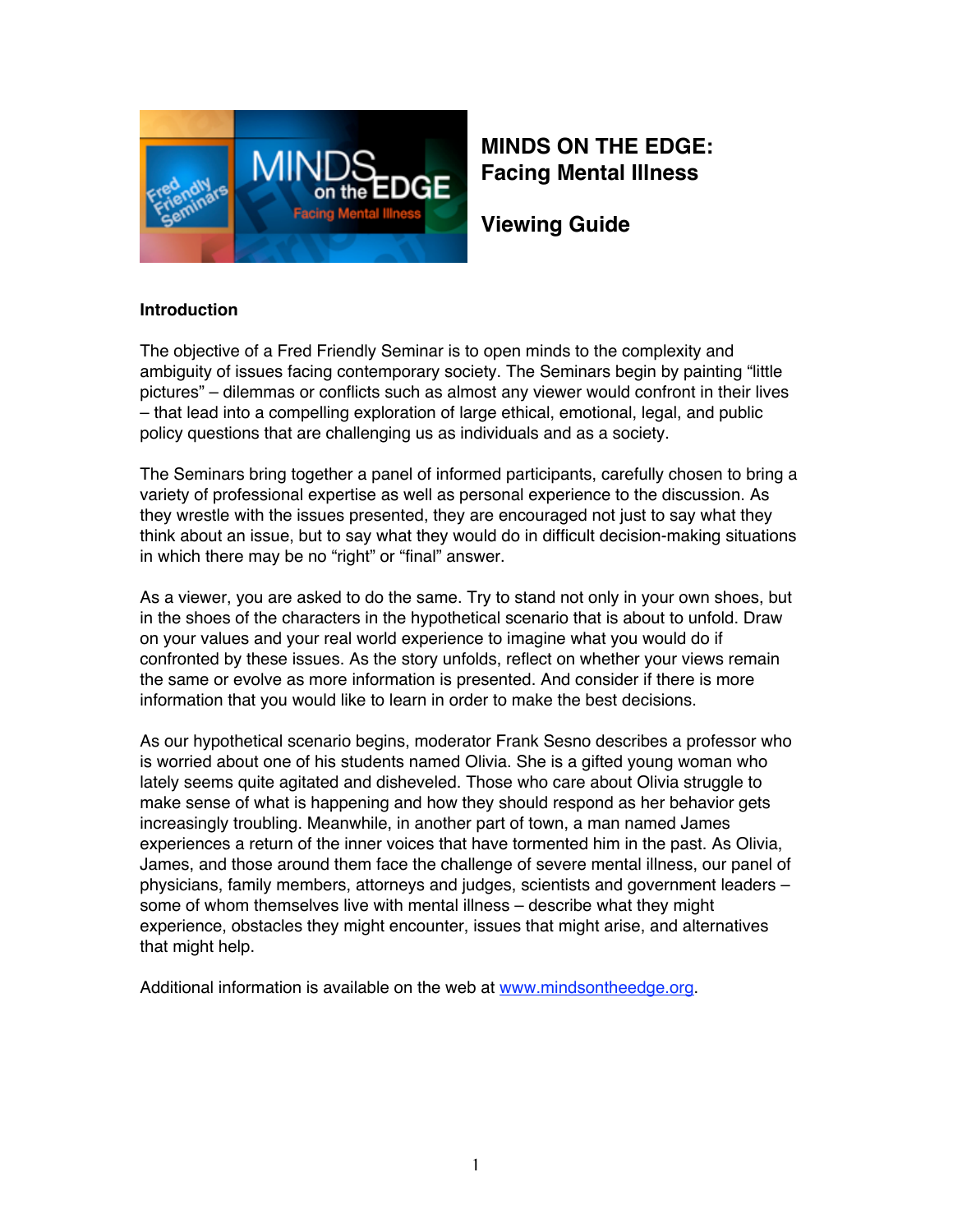#### **How to use this guide to facilitate a group discussion**

A group discussion can be structured in a variety of ways depending on your audience, your objectives, and the time available. If you are hosting a large screening, consider breaking out into smaller groups for discussion.

The entire program of *MINDS ON THE EDGE* is 60 minutes in length, but it is divided on the DVD into 6 chapters of about 10 minutes each. Pre-screen the program to determine the best strategy for your group. Determine if you want to show the entire program or only selected chapters. If you show the entire program, you might pause for discussion after each chapter. Allow 10-15 minutes of discussion for each chapter.

Successful communication provides for an open interchange of ideas. Provide a safe learning environment and encourage participants to share their questions or ideas. Understand that strong feelings may be evoked by the dialogue, but maintain a supportive tone. Identify ways to be inclusive and utilize existing talents in the group. Don't feel that you have to know all the answers. Remember that the session will provide a learning experience for the participants as well as the facilitator.

#### **Recommendations for leading an effective discussion:**

- Set the tone for the event by playing the program introduction to give your groups a sense of the scope of the program and the experience ahead.
- Have participants introduce themselves.
- Emphasize to the group that this should be an open discussion. That there are often no "right" answers to these challenging questions.
- Each chapter is divided into several segments. The viewing guide provides a brief synopsis of each segment to help you recall the story as it unfolds. These can be read to your group to set up the next set of questions, or simply refer to the story to frame the questions you are about to ask.
- Consider the listed discussion questions as suggestions. Feel free to alter them or create new ones, especially if you know enough about the participants to select issues that are meaningful to them. Listen carefully to the answers and adjust your next questions accordingly.
- Ask open-ended questions to guide the discussion. Don't try to control it.
- Encourage debate and differences of opinion by playing devil's advocate at times.
- Have participants explain how they reached their conclusions.
- Encourage members of the group to interact with one another, discussing the ideas expressed and keeping criticism constructive.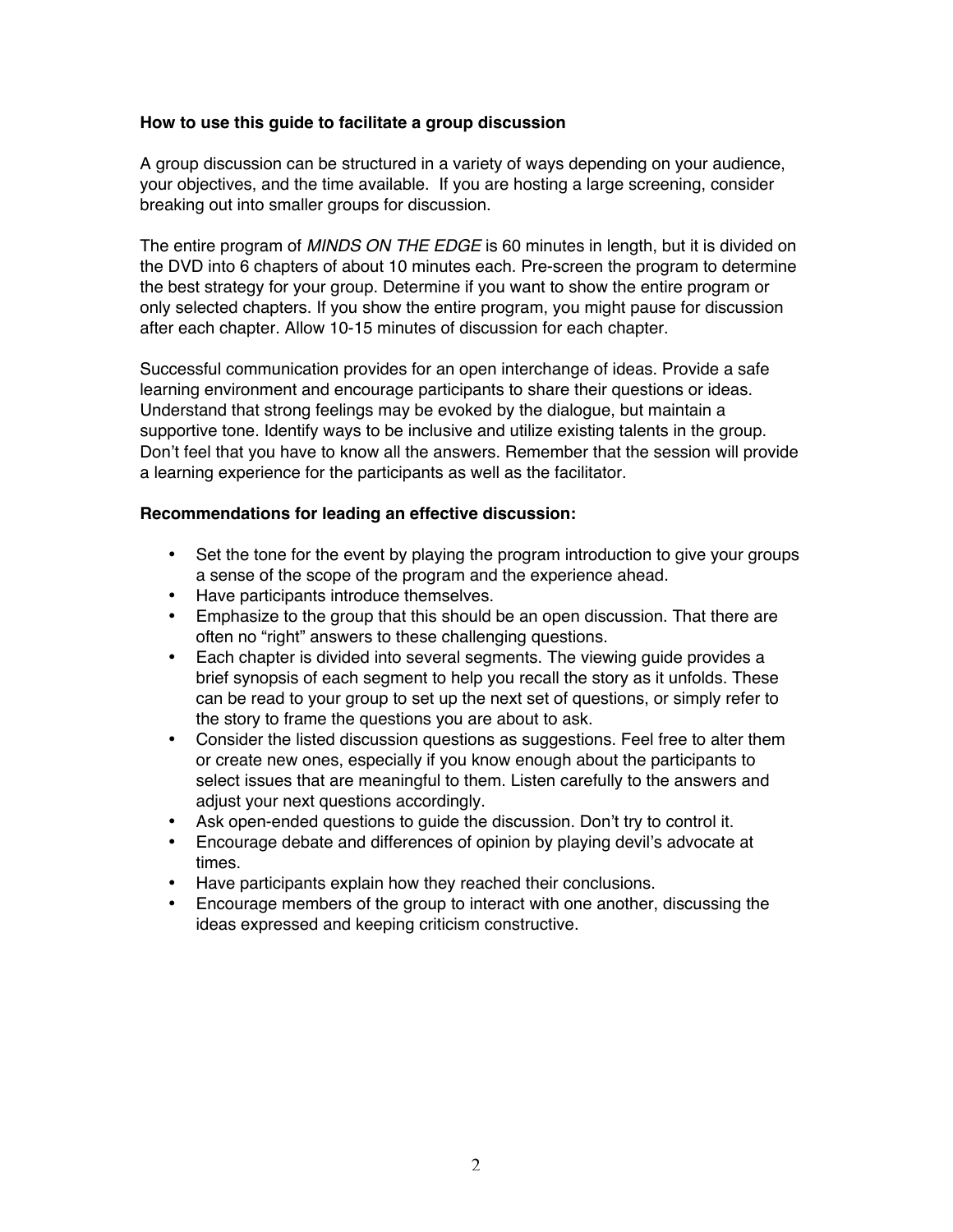#### **Sample questions to stimulate discussion:**

#### Clarifying Questions

- *"I*'*m not sure I*'*m with you. Do you mean \_\_\_\_\_\_\_\_\_\_?"*
- *"What is the difference between what is happening now and what you would like to see happen?"*
- *"Let me see if I understand you. You \_\_\_\_\_\_\_\_\_\_"*
- *"For the benefit of everyone, can you clarify \_\_\_\_\_\_\_\_\_\_"*

#### **Probing**

- *"Can you expand on that?"*
- *"What do others think?"*

#### Open-Ended Questions

- *"What is your understanding of the problem?"*
- *"What are the issues that concern you?"*
- *"What would be the best possible course of action?"*

#### **Deflecting**

• *"That*'*s an interesting point. What is your/the group*'*s analysis of the problem?"*

#### **Consensus**

- *"Are we in agreement regarding \_\_\_\_\_\_\_\_\_\_?"*
- *"Do you wish to reconsider given what we have just heard?"*
- *"What does the group think of the idea?"*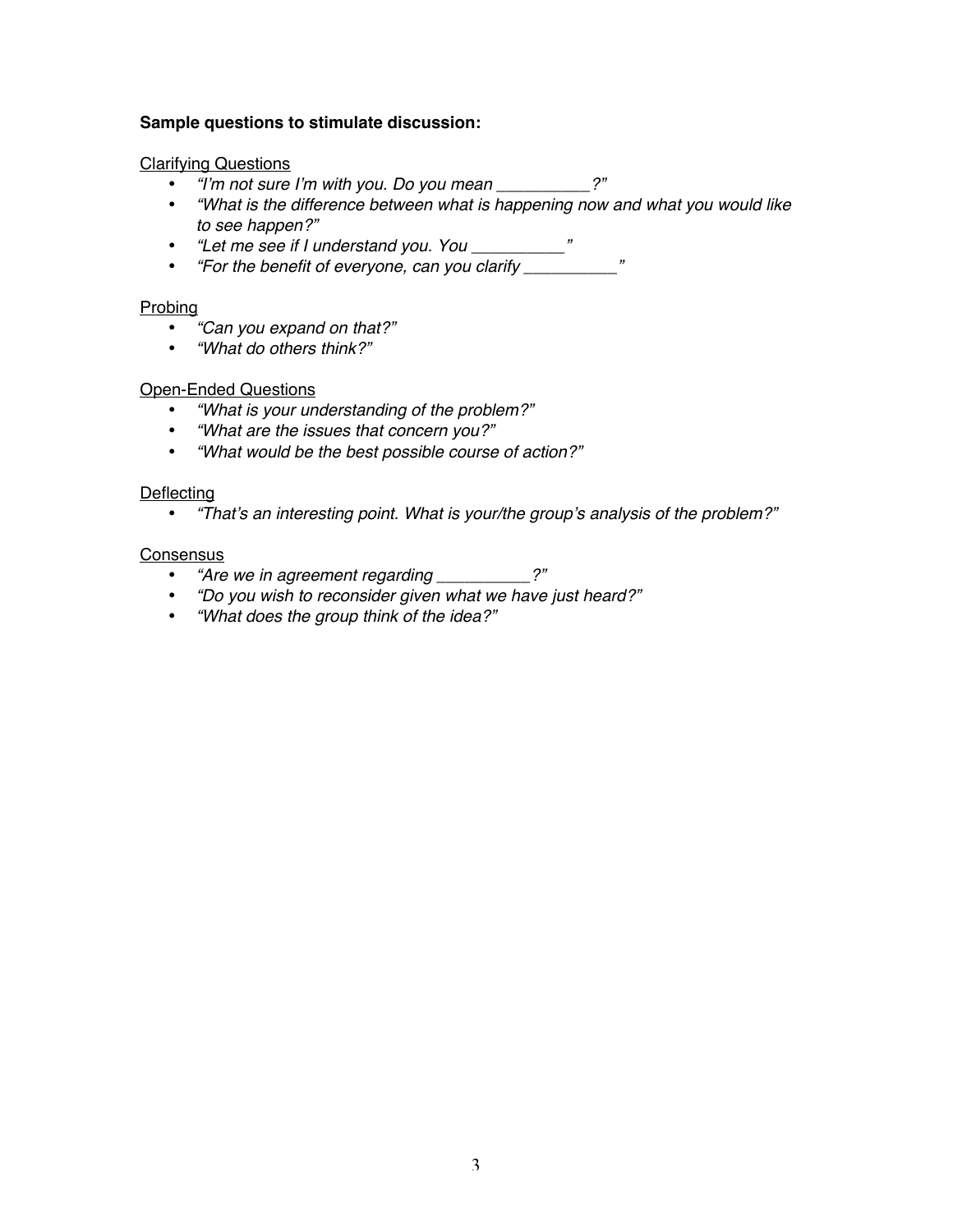### **Chapters and Questions**

### **For sections within each chapter, bulleted questions are provided to guide group discussions.**

### **Chapter I – Worried About Olivia**

**A.** As our story begins, a Commonwealth University professor witnesses disturbing changes in his student Olivia. She is speaking very rapidly. She appears disheveled. Her last paper was covered in notes that didn't make sense. The professor fears that Olivia is becoming ill and may be experiencing a manic episode. Supreme Court Justice Stephen Breyer, playing the role of the professor, struggles with how to approach the problem. He turns to panelist Dr. Eric Kandel for advice.

- Have you ever witnessed troubling changes in behavior in a student, employee, friend or family member? Did you struggle to understand what was happening and what, if anything, should be done about it?
- If so, what sources of advice and support were available during that time, when the possibility of illness first revealed itself?
- What advice, resources or support did you wish had been available? (What was the best advice you received at the time? The worst?)

**B.** Dr. Eric Kandel is a Nobel Prize-winning scientist who studies the brain. He too worries that Olivia is experiencing a manic episode, and he advises Justice Breyer to speak with Olivia directly and show empathy with her. Dr. Tracey Skale, a psychiatrist, agrees that "having that empathy and initial support is a huge factor."

- Have you ever approached a student, employee, friend or family member to talk about changed behavior that might be caused by mental illness? Or, have you ever been approached by someone seeking to talk about your own difficulties?
- Do you agree that showing empathy when a person is agitated is especially important? Did you express – or receive – empathy in the exchanges you experienced? If so, how was empathy demonstrated? If not, what words, actions, or omissions made the lack of empathy apparent?
- What do you believe is most important to say, or to hear, in an exchange like this?
- Is empathy and showing support the right approach? Is "taking charge" or "setting boundaries" the right approach?

**C.** Panelist Fred Frese, a psychologist who himself has a diagnosis of schizophrenia, role-plays the character of Olivia drawing on his personal and professional understanding of the illness. As Olivia, he asserts "there's nothing wrong with me.... I'm just working on something."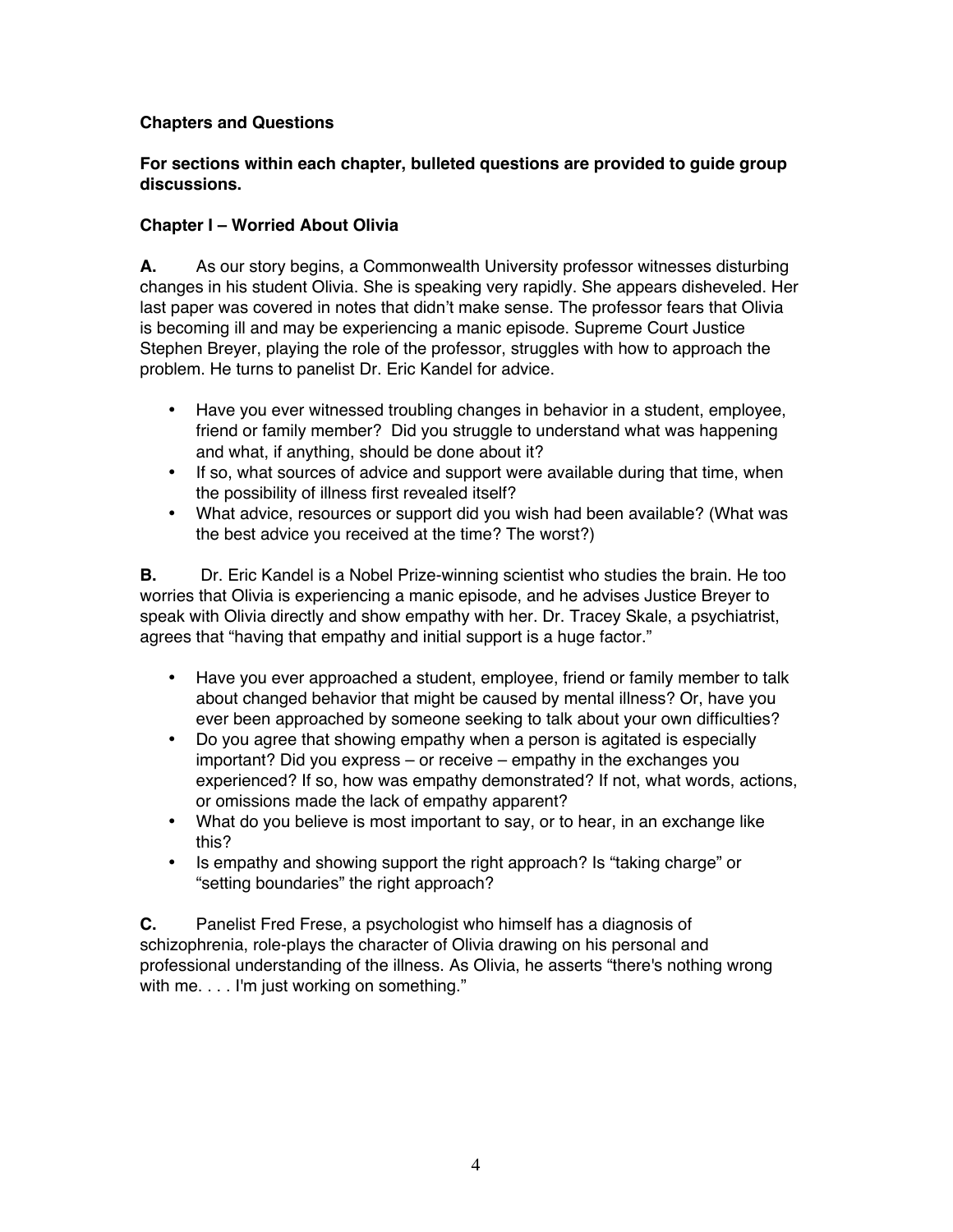Ultimately, Justice Breyer as the professor admits that his effort to get Olivia to speak to a counselor has not gone well. Fred Frese has resisted the suggestion, asking, "Do you know this counselor?" He wonders if a counselor could be trusted.

- Does the fact that that Olivia resists going to the counselor, and insists that nothing is wrong, mean that the exchange was a failure, a waste of time? What value can an exchange like this have, even if it seems "unsuccessful"? Any?
- In your own experiences, is it always easy to admit when you need help? Should some resistance – perhaps a great deal of resistance – be expected in a situation like this? What might help overcome resistance, in your experience? How might showing empathy and compassion positively affect Olivia?
- In a real-life situation, how do you think someone can best prepare for this kind of exchange? What information should be at hand, in what form? How does one find an appropriate counselor?

**D.** The professor then remembers that he met Olivia's parents at the last Parents' Day Weekend. When asked whether, as the professor, he would call Olivia's parents to discuss her behavior, Justice Breyer says, "Absolutely." Panelist Susan Stefan suggests that the professor's phone call might violate FERPA, a law that protects the privacy of student records.

- If you were in the position of the professor, would you call Olivia's parents? If you were a college student, would you want your professor to call your parents to discuss your behavior? If you were Olivia's parents, would you want that call from the professor?
- Olivia is an adult, over 18 years old. Should that make a difference?
- Even if the law does not apply in this case, should the professor consider the student's privacy and autonomy before calling?
- Should the professor tell Olivia that he is calling her parents beforehand? Afterward? What if she specifically asks him not to?
- If you were a University administrator, would you want the professor to make that call?

# **Chapter II – Taking Olivia to the Emergency Room**

**A**. After the professor's call, and their own inability to reach Olivia on the phone, her parents decide to drive to the campus. When they arrive, the parents discover that Olivia has not been to her dorm room for several days. Eventually, the parents find her wandering alone in a park, walking in circles and muttering. Pete Earley, a journalist whose son has bipolar disorder, role-plays Olivia's father. He asks, "Tell me what you're thinking." Avel Gordly, whose son has schizophrenia, describes how she would behave if she were Olivia's mother, saying, "I throw my arms around her, and I hug her." Dr. Frese, still assuming the role of Olivia, describes a plan to visit a \$700-a-day spa in order to "solve all the problems I've worked on." But Olivia's parents believe she is seriously ill, and they want to take her to an emergency room.

- What would you say or do if you were Olivia's parent at that moment?
- If you were Olivia, what would you hope your parents would say or do?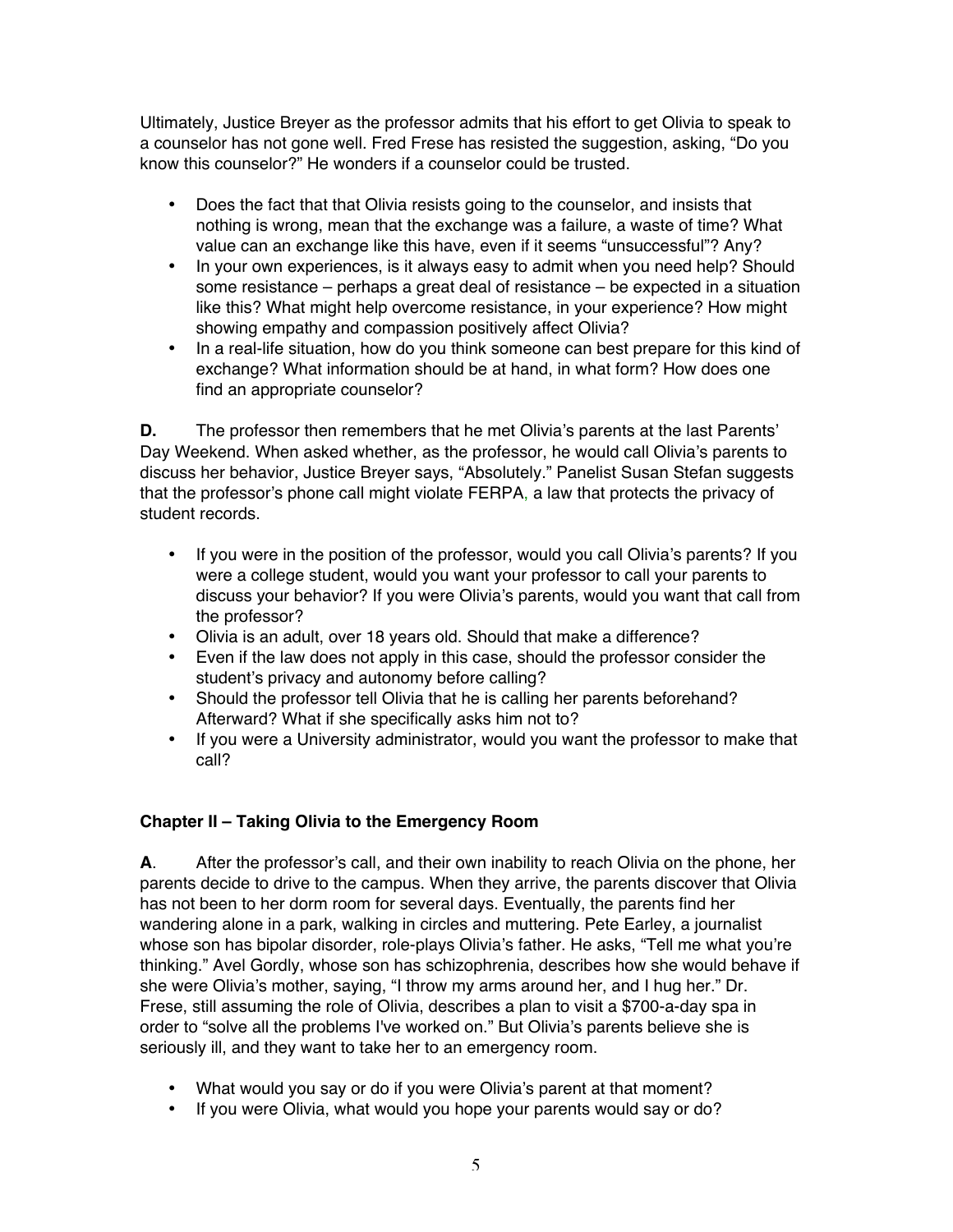- Have you or someone you know ever been in an experience similar to the one faced by Olivia, or Olivia's parents, in the park? What happened? What words or actions at that moment were the most helpful? The least helpful?
- Should Pete "play along" with Olivia's plan while trying to get her to an emergency room.

**B.** When Olivia's parents get her to the emergency room, Dr. Thomas Simpatico, in the role of the emergency room physician, spends some time with Olivia, and says, "I would not feel comfortable having Olivia simply leave the emergency department." However, Pete Earley and several other panelists say that if Olivia refuses to stay in the hospital, she will be released, despite signs of severe mental illness. Judge Steven Leifman, a federal judge in Miami, explains that under the "imminent danger" standard Olivia will be released because "She's not an imminent threat to herself or anyone else." Estelle Richman, who is Secretary of Public Welfare in Pennsylvania, observes that if Olivia becomes agitated, she will run out the door, "and no one's going to stop her."

- Despite her delusions, Olivia does not pose an imminent threat of harm to herself or others. As an adult, should she be allowed to leave the hospital if she so chooses? If not, what should the legal standard be for keeping someone in the hospital against their will?
- Have you or someone you know ever been in the situation of Olivia in the emergency room? Of Olivia's parents? Of a physician or other provider at the ER? What standard was used in the situation you experienced? What standard do you think should have been used?

**C.** As Olivia walks out of the ER despite her parents' pleading, a nurse comes up to the parents and says: "If you want to get her admitted, tell them that she threatened to kill you. That'll get her in here." Avel Gordly says she would lie to get her daughter help. The choices at the ER seem to be between completely following Olivia's wishes to walk out, and completely ignoring them by keeping her in the hospital against her will.

- What would you do if you were Olivia's mother?
- If Olivia's mother lies about her at the ER, how might Olivia react at the time? How might she feel about it later?
- Can you imagine any other options that might be better than either watching Olivia leave or keeping her against her will?
- What might you try if you were a provider at the ER?
- If community-based alternatives to hospitalization were available, if you were Olivia do you think you would feel more comfortable going there on a voluntary basis?

# **Chapter III – James Gets Arrested**

**A.** As Olivia walks out the door, Dr. Tracey Skale observes, "What a heart wrenching story. Because I'm fast forwarding 20 years from now. And 20-year-old Olivia is now 40-year-old Olivia. And she's sitting in front of me lamenting the last 20 years she has lost." With that, the moderator introduces a new character in the hypothetical. James is 32 years old and has heard voices on and off for years. The voices say that he is a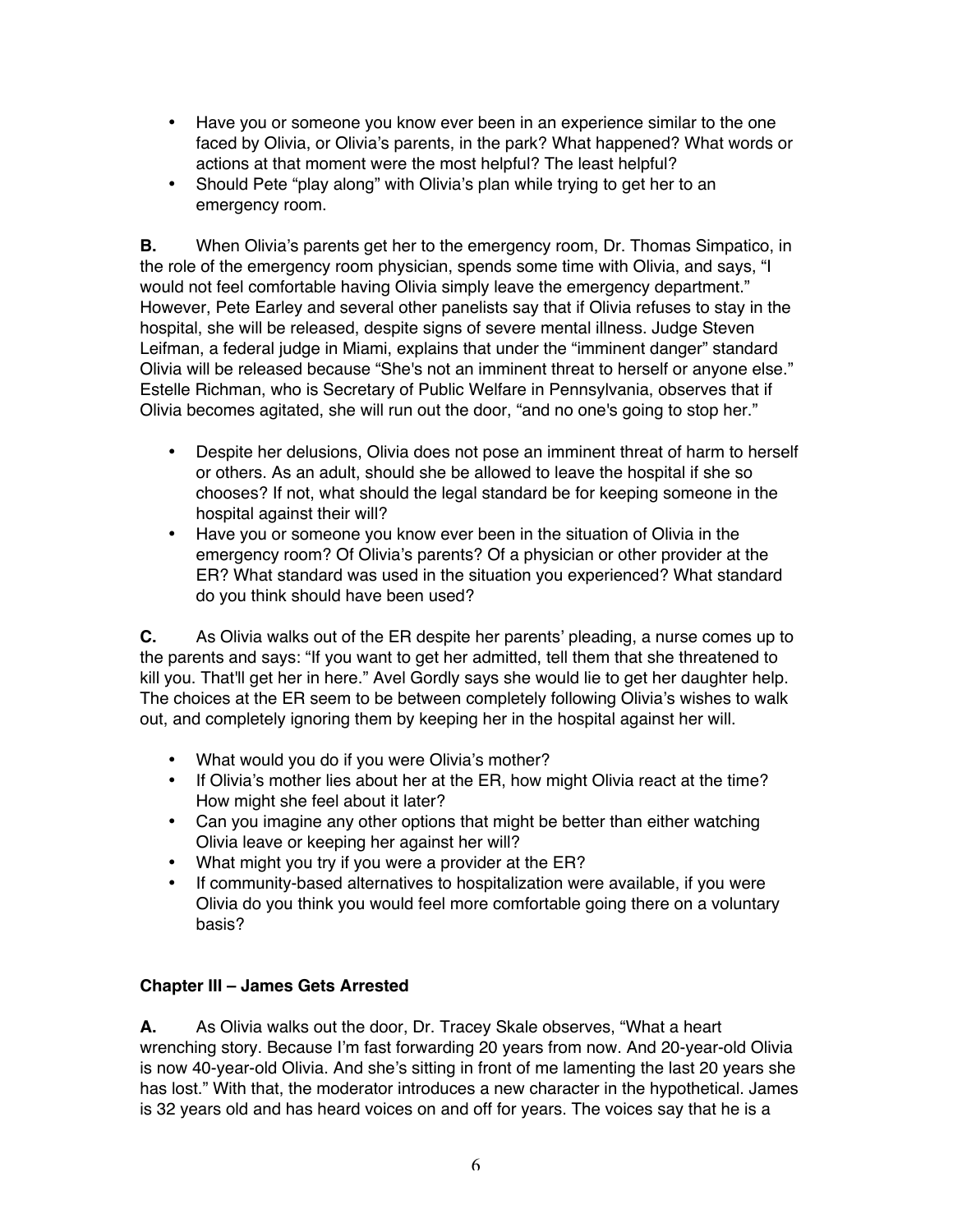piece of garbage, and that if he gets close to other people, he will contaminate their souls. When he's heard these voices in the past, his mother was able to support him. But now his mother has died, and the voices have returned. Schizophrenia can have positive symptoms like delusions, negative symptoms, and cognitive symptoms. Elyn Saks, who developed schizophrenia in her teens, went on to become a law professor and she specializes in mental health law. She says, "The best way to describe having a psychotic episode is like a waking nightmare."

- Does this description of schizophrenia match your own understanding of the disease? Does it include things you didn't know about?
- Is there anything you would add to the description, based on your own knowledge or experience?
- What might you find reassuring if you were in such a state?
- Do you think this description of schizophrenia is commonly understood by your friends or colleagues? What misperceptions have you heard? What are the possible consequences of such misperceptions?
- Many people diagnosed with schizophrenia recover and live full lives in the community. Did you know that?

**B.** Feeling alone and scared, James stays in his apartment and loses his job. But James realizes he needs help, and goes to an emergency room. Unlike Olivia, James is eager to receive help from the hospital, but the ER staff refers James to an outpatient clinic with an appointment three weeks later. Lauren Spiro, who advocates for peer support programs, explains, "James is absolutely in crisis…If I'm James…I need a safe place." Left to fend for himself, James becomes disoriented and winds up being arrested for public urination. Instead of being in the hospital where he sought help, James ends up in jail. Now, the time and resources of a police officer, a judge, and the rest of the criminal justice system will be used to respond to James' misdemeanor. In fact, Judge Leifman observes, "Judges are much more likely to see consumers with mental illness than [are] psychiatrists."

- Have you or someone you know been in the position of James or someone who cares about James? What did you experience?
- If sending James off with an appointment in three weeks was a mistake, what should this overcrowded, overwhelmed ER have done instead? Can you think of other options?
- If James had been referred to a peer support group, do you think he would have gone? What help might he have gotten there?
- Is this the best use of resources to respond to James' problem? Might a different, better response actually cost the community less instead of more?

**C.** Sadly, panelists offer two likely visions of James' future at this point: One, that he will drift into homelessness, or two, that he will be trapped for an extended period of time in the criminal justice system because, as Judge Leifman says, "we don't know what to do with him." For James and for those who care about him, these possibilities are tragic.

- Did you know about this cycle of mental illness and the criminal justice system.
- What priorities would you suggest to improve the system?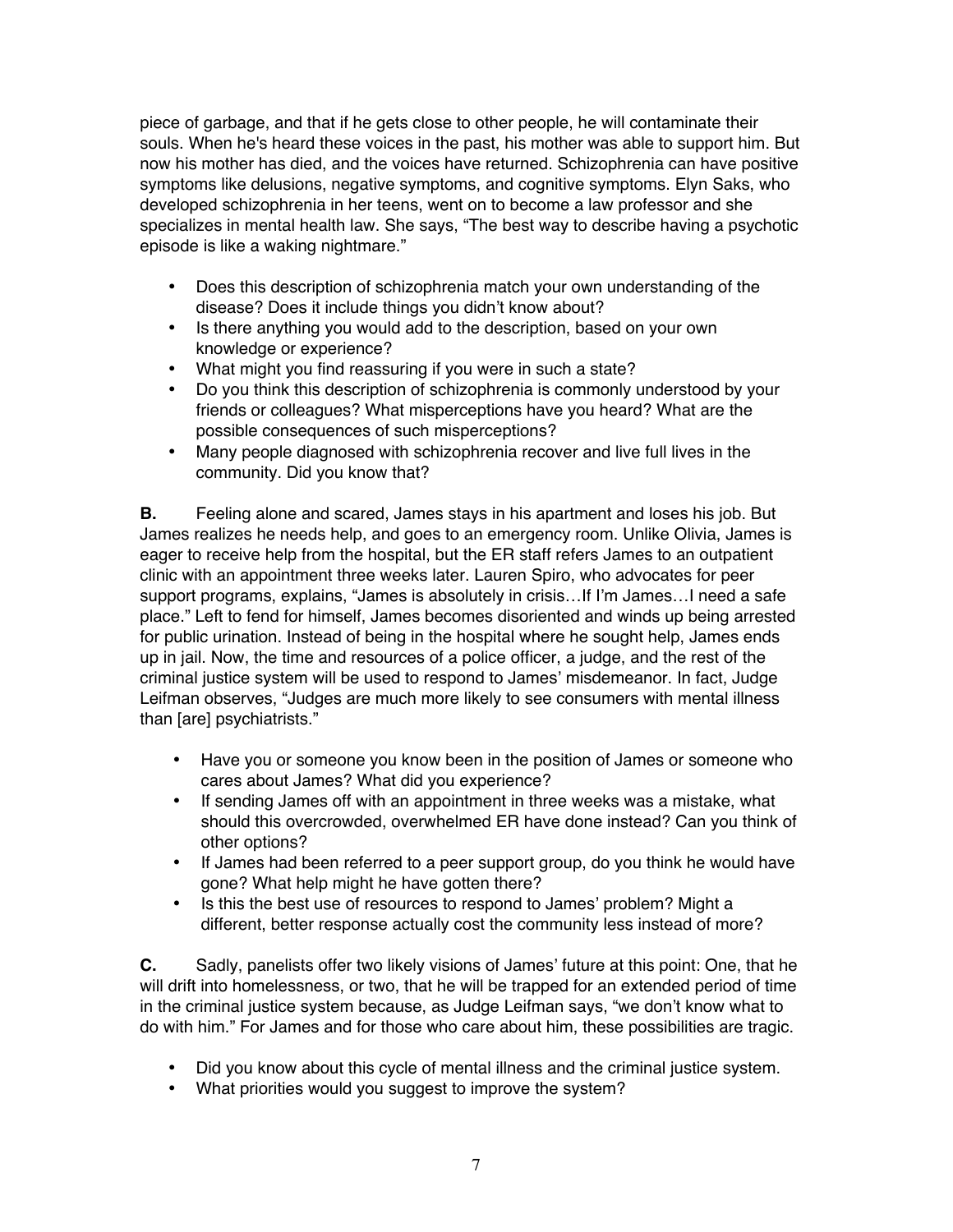### **Chapter IV - Programs that Work**

When the moderator asks the panelists whether James is simply a "lost cause," panelists offer several examples of how James can be helped to live up to his potential.

**A.** Dr. Fred Frese argues for offering James a job, even if it begins a minimum wage for three hours a week. Elyn Saks calls the suggestion "fantastic" and argues that "we should be very supportive" of people with serious mental illness working and living up to their potential. As Elyn Saks observes, very often the opposite advice is given to those with serious mental illness: to withdraw from work or school, and to drastically revise downward what they can hope to achieve.

- Have you or someone you know had this experience of being discouraged from activities? Have you or someone you know had, instead, the experience of being encouraged to live up to one's potential despite the challenge of mental illness?
- What was the experience, and what impact did it have?
- How can someone be encouraged to live up to his or her potential while accommodating for the challenges posed by serious mental illness?
- What changes, if any, would you recommend for someone returning to a job or to school?

**B.** Dr. Sam Tsemberis and Dr. Tracey Skale emphasize offering James choices and opportunities, "Either to work or to engage in treatment. Or to reconnect with family." Offering someone a true choice, of course, means the person can choose an option you believe is not the best one – such as, perhaps, refusing treatment. Yet several panelists believe that offering James options and letting him choose is essential to helping him.

- Do you agree that someone diagnosed with mental illness should make their own choices? Why or why not?
- Are there any circumstances under which someone should lose their freedom of choice?
- What process should determine when someone loses their legal right to chose? What guidelines would you suggest?

**C.** When asked to offer examples of programs that work, panelists offer several. Judge Leifman describes Trauma Related Services, services for people who were sexually abused as children and suffer severe post-traumatic stress. Estelle Richman describes the need for programs to provide case management – one person to help someone like James make connections between different treatments and services. Pete Earley talks about Peer to Peer programs, where someone with mental illness can talk with someone else living with the same challenge. Avel Gordly describes Crisis Intervention Training, in which police officers are trained how to engage those with mental health problems to diffuse tense situations. In just about every case, panelists note both that the program described is helpful – and that it is not widely available.

• Have you ever heard of programs like these? Have you had experience with any programs like these? Do you think these programs would be helpful?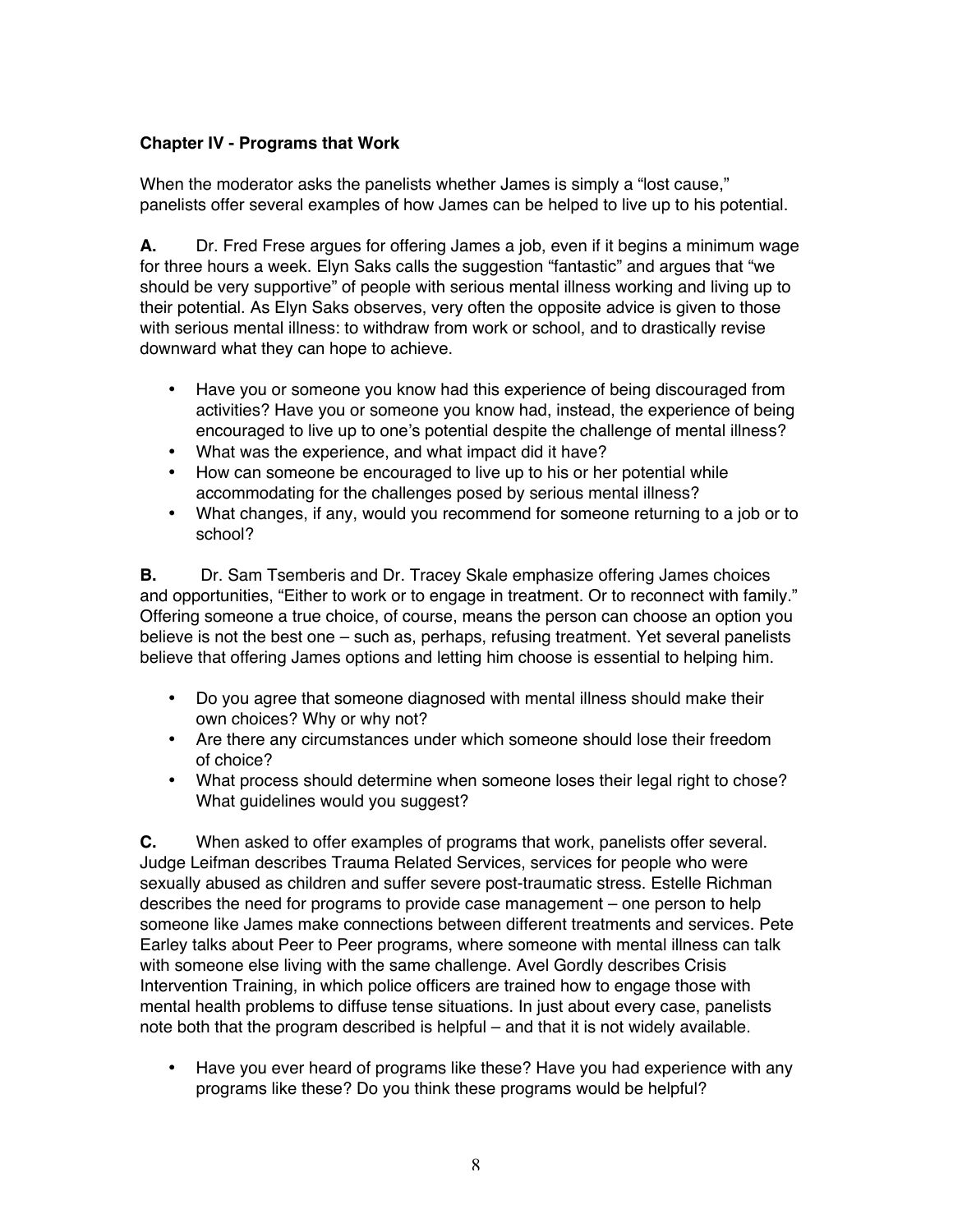- Would you know how to find out if such a program is available to your community? What are the possibilities for learning more?
- $\bullet$  If one or more of these programs is not available in your community or if its availability is not well-known – what could you do to help make such a program available or better-known? What could your organization do? Your church, mosque, or synagogue?
- How might you or your organization advocate for programs like this in your community? What are the possibilities for drawing attention to these programs?

**D.** Returning to James' story we learn that he is, in fact, now living on the street. People in the area have called the mayor to complain. The mayor, played by bioethicist Art Caplan, wants to help James and those like him, but is facing the reality of severe budget cuts.

- Do you think our society can afford to provide more treatment and support for people with mental illness? If programs saved taxpayer money, should they be implemented? What if they cost more? Should cost be a primary determining factor?
- What would you say to the mayor?

# **Chapter V - Olivia and Civil Commitment**

As James agrees to come in for treatment, we return to Olivia's story. Olivia's parents managed to get her to come home, and eventually received a diagnosis of her illness: bipolar disorder with psychotic features. One day the parents awake to find that Olivia is gone. They find her, sometime later, on a street corner, with a ripped blouse and a black eye, haranguing passers-by. The parents decide to seek civil commitment for their daughter. This might initially be hospitalization, but outpatient treatment is also an option.

**A.** Dr. Tracey Skale describes bipolar disorder thus: "A person with bipolar disorder will experience changes in mood. They might be manic . . . With high, high energy states. No need to sleep. . . Or they might have periods of extreme despair. Interepisodically, they're neither manic nor depressed."

- Does this description of bipolar disorder match your own understanding of the disease? Does it include things you didn't know about?
- Do you think this description of bipolar disorder is commonly understood by your friends or colleagues? What misperceptions have you heard? What are the possible consequences of such misperceptions?

**B.** The parents seek civil commitment for Olivia. Under the law of the State of Commonwealth, Olivia is involuntarily committed – held in the hospital against her will – for up to 72 hours. Afterward, a court hearing is held to determine whether she meets the standard for continued involuntary treatment. At the hearing, Olivia will be represented by an attorney. Susan Stefan, playing the role of Olivia's attorney, explains that her job is to counsel Olivia but also to "represent what she wants" – which is to stay out of the hospital and that it is an essential part of our system that a person's freedom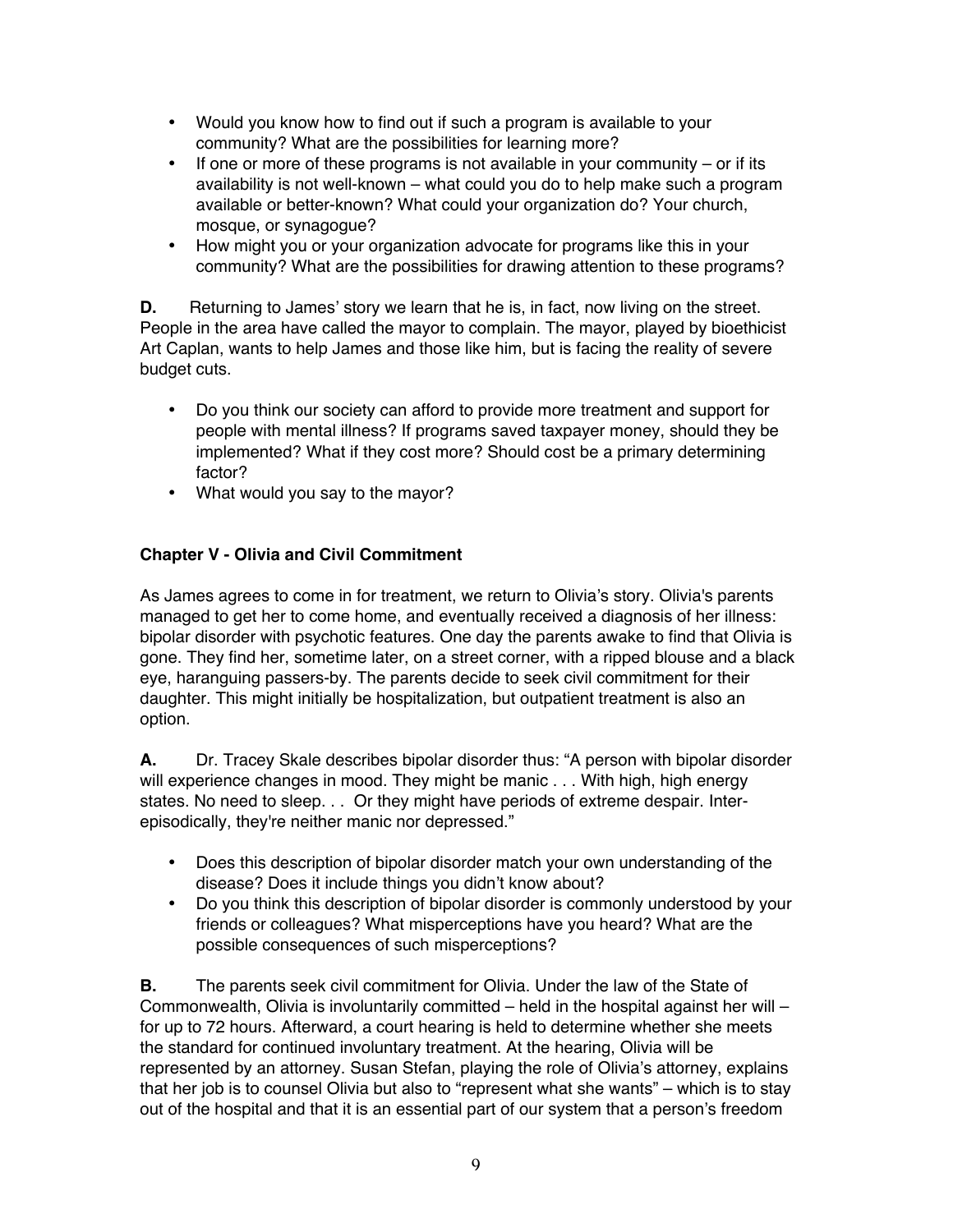can not be denied by another citizen, even if they are physicians, except in the more extreme situations. Dr. Frese, playing the role of Olivia, continues to speak about going to a particular spa; Olivia's hold on reality appears tenuous.

- Do you agree that Olivia's wishes should be represented at the hearing by her attorney? Is there a value served even when Olivia's perceptions seem nonsensical? What are the benefits to such a system? What are the costs?
- Have you or someone you know ever been in the situation of Olivia or of her parents?
- Was the person in Olivia's position shown "respect and dignity"? One way or the other, what were the consequences?

**C.** Under the law of the State of Commonwealth, Olivia's involuntary commitment will be continued only if the judge determines that she poses an imminent danger to herself or others. Justice Breyer observes that when the standard for involuntary commitment was too easily met, people were "warehoused" in institutions; when the standard is very difficult to meet, some people who need help will not receive it.

- What do you believe the standard should be in this situation?
- Is there any way to protect individuals' autonomy rights without involving the legal system?

**D.** Elyn Saks says, "We should . . . study how we could use less force. How we can . . . bring it about, so that people want treatment . . ." Estelle Richman observes, "Anytime you lock up someone against their will, you're going to almost always have a negative experience with that. You want people, if they need to be in the hospital, to want to be there."

- What could health care and social service providers, as well as friends and family members, do to lessen the need for forced commitment? Do any possibilities come to mind? What has been your experience?
- How could providers study how to use less force? Is less use of force safe for the public as well as the person with mental illness? How could this sort of study be encouraged?

# **Chapter VI - James and Mandated Treatment**

While the judge at Olivia's hearing deliberates, the story returns to James. He is back out on the streets, hearing voices saying that he should die. At a street festival, surrounded by people, James feels the voices are closing in. He breaks a glass bottle to defend himself. Tragically, a shard of glass goes flying, cuts a little girl badly on the cheek, and blinds her in one eye. In the wake of this event, a bill called "Bethany's Law" is proposed. Modeled on New York's Kendra's Law, the bill would provide what is called "assisted outpatient therapy": people showing signs of serious mental illness can under certain circumstances be brought before a judge who can order hospitalization and mandatory outpatient treatment.